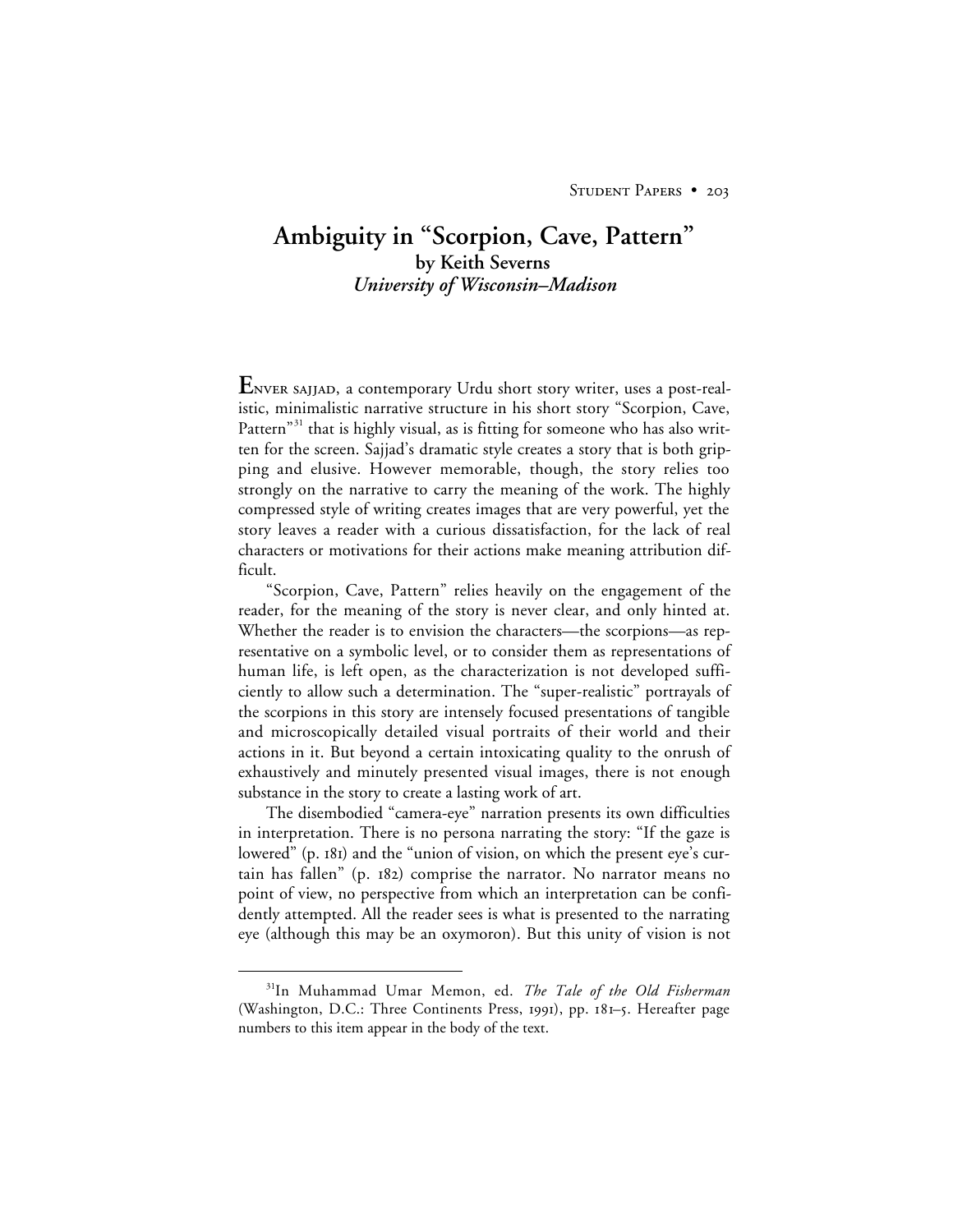## 204 • THE ANNUAL OF URDU STUDIES

sustained consistently, for the narrating eye contains within its vision the inner emotional states of the scorpions, as in "The female is not bored by all this activity..." (p.  $183$ ); the omniscient eye also gazes upon the male, who "feels intoxicated" (*ibid.*). The female starts out with "no special purpose" (p. 184). The scorpion's body in the glass jar is "a target for the sun's rays," suggesting volition on the part of the sun, aiming rays at the scorpion (p. 185). The narrating eye purports to give the reader only surface, visual presentations of the objects of its apprehension, and yet slips into another mode of representation, reaching deeply into the interior psychology of its "characters." Whether this inconsistency is purposeful or merely sloppy is impossible to determine within the parameters of the story itself.

Time distortions add another dimension of uncertainty to "Scorpion, Cave, Pattern." The story progresses in a linear fashion, punctuated by inexplicable shifts in the narrative's presentations of characters in action. For example, the female scorpion, having mated with and subsequently killed the male, rests. "The magic of this event of the darkness becomes an ocean wave in her stomach and raises its head, flings her whole being against the hard surface. Then from the central hole in her stomach five microscopic children emerge one by one" (p. 184). Fertilization is followed by immediate birth. This time compression may be purposeful, as there is a geometric, puzzle-like quality to the structure of the story.

The blocking of the story is episodic, and the episodes are seemingly interchangeable. If moved around into a different configuration, the blocks would still fit together, but produce a different pattern. The glass jar on the windowsill is seen in the opening of the story, and plays again prominently in the ending, framing the story between two concrete images that suggest and foreshadow the inevitability of the female scorpion's death. The description of the female scorpion with her five children precedes the mating with the male, and returns to the narrative after she has given birth to five baby scorpions. There are not enough clues within the story to allow the reader to know if this is one female scorpion in two different, out-of-sequence episodes, or two separate female scorpions with no plot connection. Sajjad seems to be presenting the reader with episodic images without an intervening causality between actions—moving the blocks of the story around would create a different structure, and the meaning-outcome could or could not be the same. The meaning is elusive, evocative, ambiguous. One is tempted to stray into the parlor of traditional symbolic analysis, although there is a danger of over-interpretation in such a move.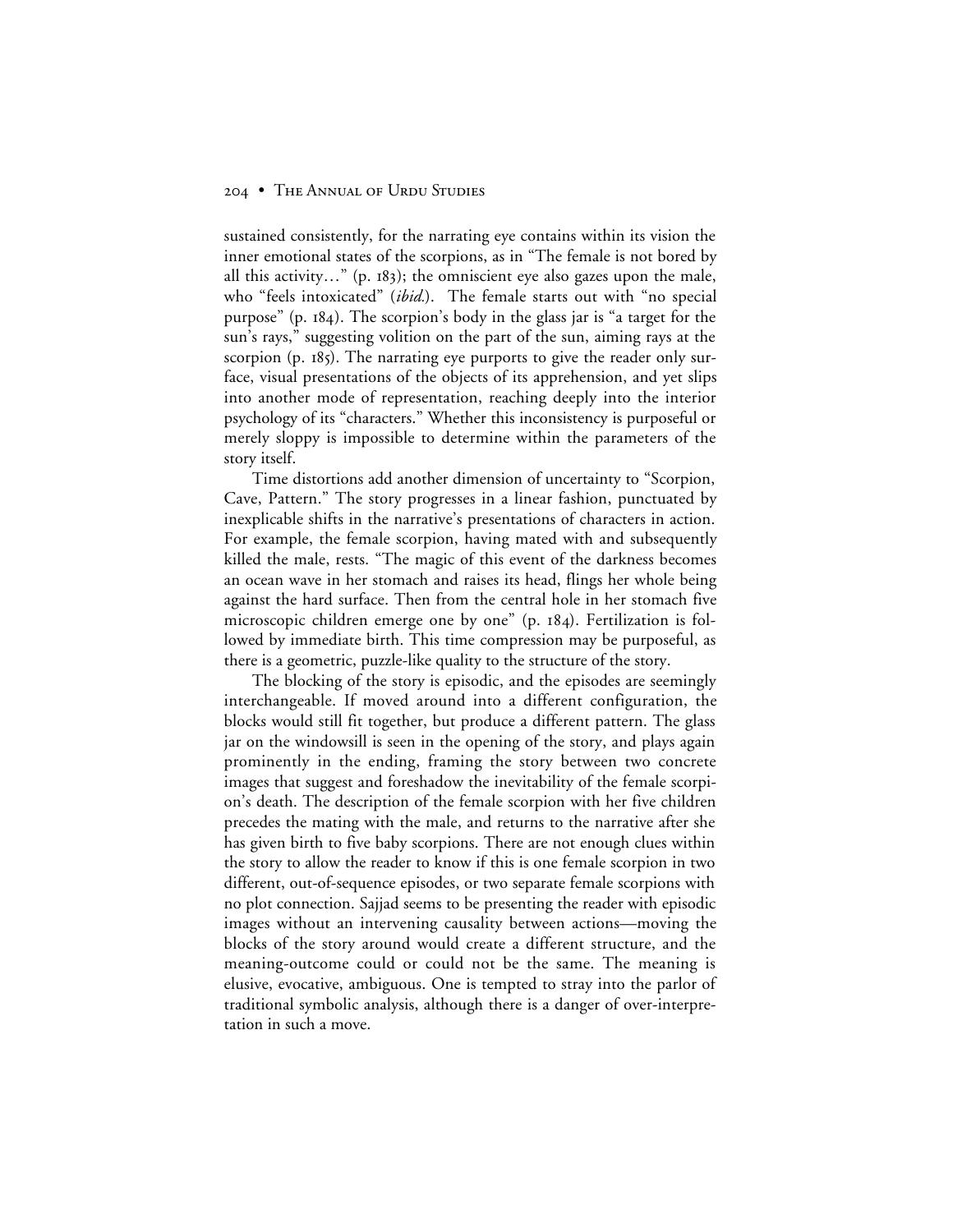## STUDENT PAPERS • 205

Human endeavors provide the frame within which the story is situated, suggesting the possibility that the scorpions are allegorically symbolic of human life. All the episodes take place in a room within a human shelter replete with drain, window and blind, windowsill, a glass jar, a piece of white paper. Shadows of passing humans punctuate the sun shining through the window, and the sounds of the city provide the auditory backdrop against which the narrative is projected. The female scorpion, a creature with a deadly sting in her tail who is also a dutiful parent to her offspring, emerges from the oily, murky water of the primal swamp of the drain, a fetid pool of breeding insects. The dual images of the female, deadly but dutiful, are reflective of many stories from mythology which paint the female as the creator and the destroyer, symbolic of the attraction and danger men find in women.

The dichotomy is amplified in the mating dance of the scorpions: the male, intoxicated by his sexual drive and thus unable to avoid the encounter which could spell his doom, recklessly embraces her. Another male appears, the rival, who attempts to supplant the first male, but is defeated and retreats, leaving the victorious male to be pursued by the female. "Then the male begins to move backwards, it seems as though the female is pushing him" (p. 183). Here the female of the species, focused on mating, dances the dance of procreation and death celebrated in countless myths. Once the union is complete, the male attempts to flee, but is trapped by the teeth on her genital organs. The female, having accomplished her desired task, stings the hapless male to death and proceeds to eat his head, finally leaving him as meat for the advancing crowd of worms, the inevitable victors in the cycle of life and death. Cosmic retribution is then visited on the female, who is baked to death under the concentrated rays from the sun, the antithesis of her place of dwelling, the dark and oily waters of the drain. But this suggestive symbolic analysis does not seem to be very satisfying. If the story is to be taken as allegorical, and such a steamy interpretation is to be sustained, more needs to be done within the narrative to support such a garish symbolic flight of fantastic meaning attribution.

In a sense, "Scorpion, Cave, Pattern" presents an image that reflects the ambiguity of meaning that is so problematic in the story. The five microscopic scorpion children begin dancing and jumping on the piece of paper laying on the floor, and "one by one impress like a pattern on the piece of blank white paper the burden of the oily muddy color of the water on their bodies, feet, arms. claws, tails, and stingers, a pattern ..."  $(p. 185).$